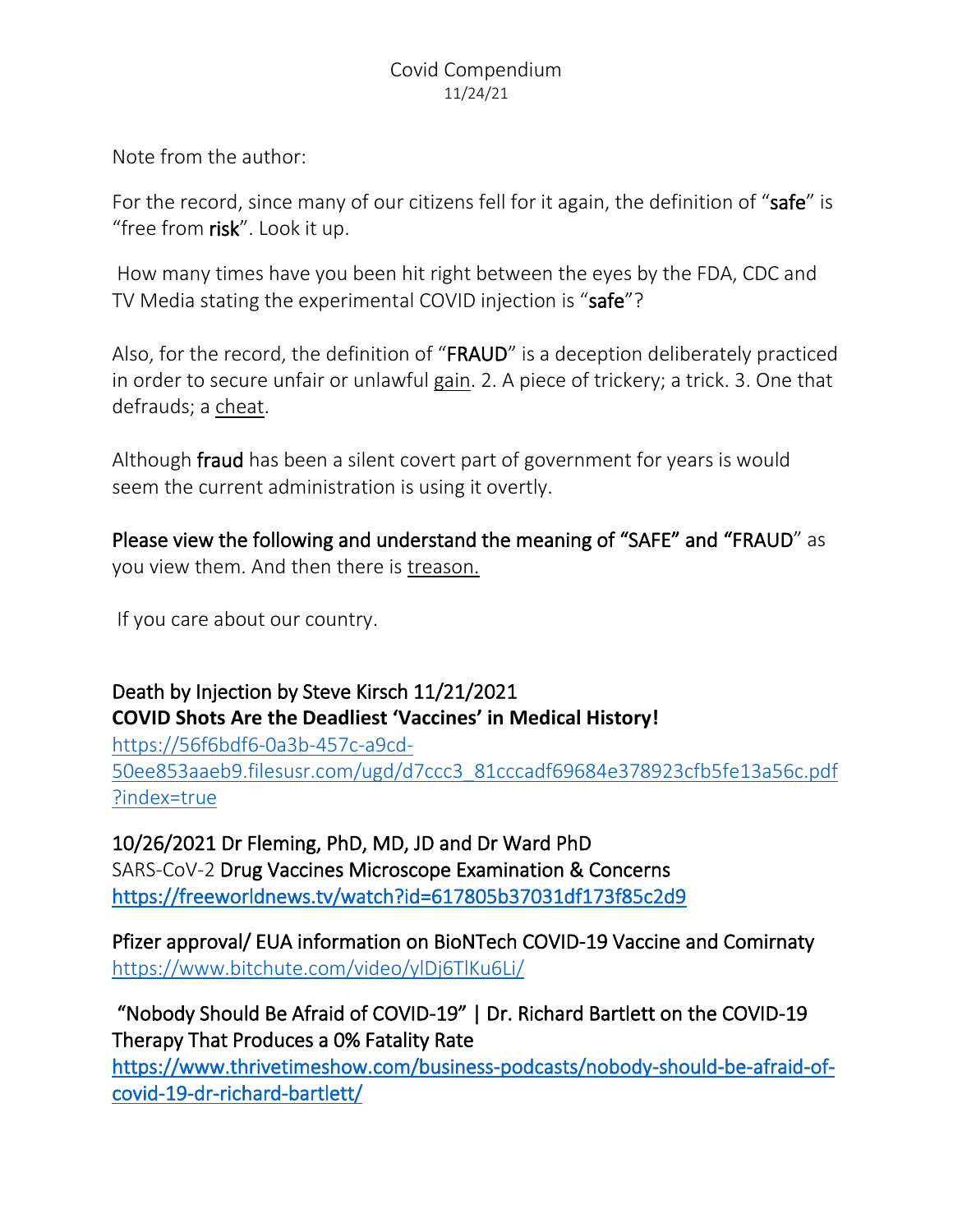10/17/2021 Research Studies Affirm Naturally Acquired Immunity to Covid-19: Documented, Linked, and Quoted [https://brownstone.org/articles/79-research](https://brownstone.org/articles/79-research-studies-affirm-naturally-acquired-immunity-to-covid-19-documented-linked-and-quoted/)[studies-affirm-naturally-acquired-immunity-to-covid-19-documented-linked-and](https://brownstone.org/articles/79-research-studies-affirm-naturally-acquired-immunity-to-covid-19-documented-linked-and-quoted/)[quoted/](https://brownstone.org/articles/79-research-studies-affirm-naturally-acquired-immunity-to-covid-19-documented-linked-and-quoted/) 

10/11/2021: COVID expert Dr. Peter McCullough urges 'unbreakable resistance' to vaccines for kids

[https://www.lifesitenews.com/news/covid-expert-dr-peter-mccullogh-urges](https://www.lifesitenews.com/news/covid-expert-dr-peter-mccullogh-urges-unbreakable-resistance-to-vaccines-for-kids/)[unbreakable-resistance-to-vaccines-for-kids/](https://www.lifesitenews.com/news/covid-expert-dr-peter-mccullogh-urges-unbreakable-resistance-to-vaccines-for-kids/) 

## Donating Blood and Convalescent Plasma

Giving Blood:<https://www.bitchute.com/video/PhGuS9srYXv3/>

## Alex Jones Show with Dr Fleming Exposing the COVID vaxx origins of the "Delta Variant". "Vaccine Chasing" will better show his data.

Dr Fleming 09/06/2021: <https://freeworldnews.tv/watch?id=613a81482026d11782e4d343> <https://www.flemingmethod.com/> <https://www.flemingmethod.com/vaccine-chasing>

## WARNING: HOSPITALS KILLING AMERICANS BY PRESCRIBING REMDESIVIR WHICH CAUSES RENAL FAILURE

Dr Bryan Ardis: 08/25/2021<https://www.bitchute.com/video/ruZVl7ChOT7Z/>

### White Coat Summit of Doctors 07/27/2021:

All of it:<https://americasfrontlinedoctors.org/2/news/>

### Dr. Richard Bartlett on the COVID-19 Therapy That Produces a 0% Fatality Rate

Dr Richard Bartlett: [https://www.thrivetimeshow.com/business-podcasts/nobody](https://www.thrivetimeshow.com/business-podcasts/nobody-should-be-afraid-of-covid-19-dr-richard-bartlett/)[should-be-afraid-of-covid-19-dr-richard-bartlett/](https://www.thrivetimeshow.com/business-podcasts/nobody-should-be-afraid-of-covid-19-dr-richard-bartlett/)

Pathologist Dr. Ryan Cole: Vax-11k Deaths, Shows the Only Autopsy Dr Ryan Cole: [https://www.brighteon.com/ffaf92a3-7317-4cdc-bead-](https://www.brighteon.com/ffaf92a3-7317-4cdc-bead-121a7ed5cf36)[121a7ed5cf36](https://www.brighteon.com/ffaf92a3-7317-4cdc-bead-121a7ed5cf36)

Dr Stockton before Mt Vernon School Board Dr Dan Stock: <https://gab.com/anonpatriotq/posts/106727636467038457>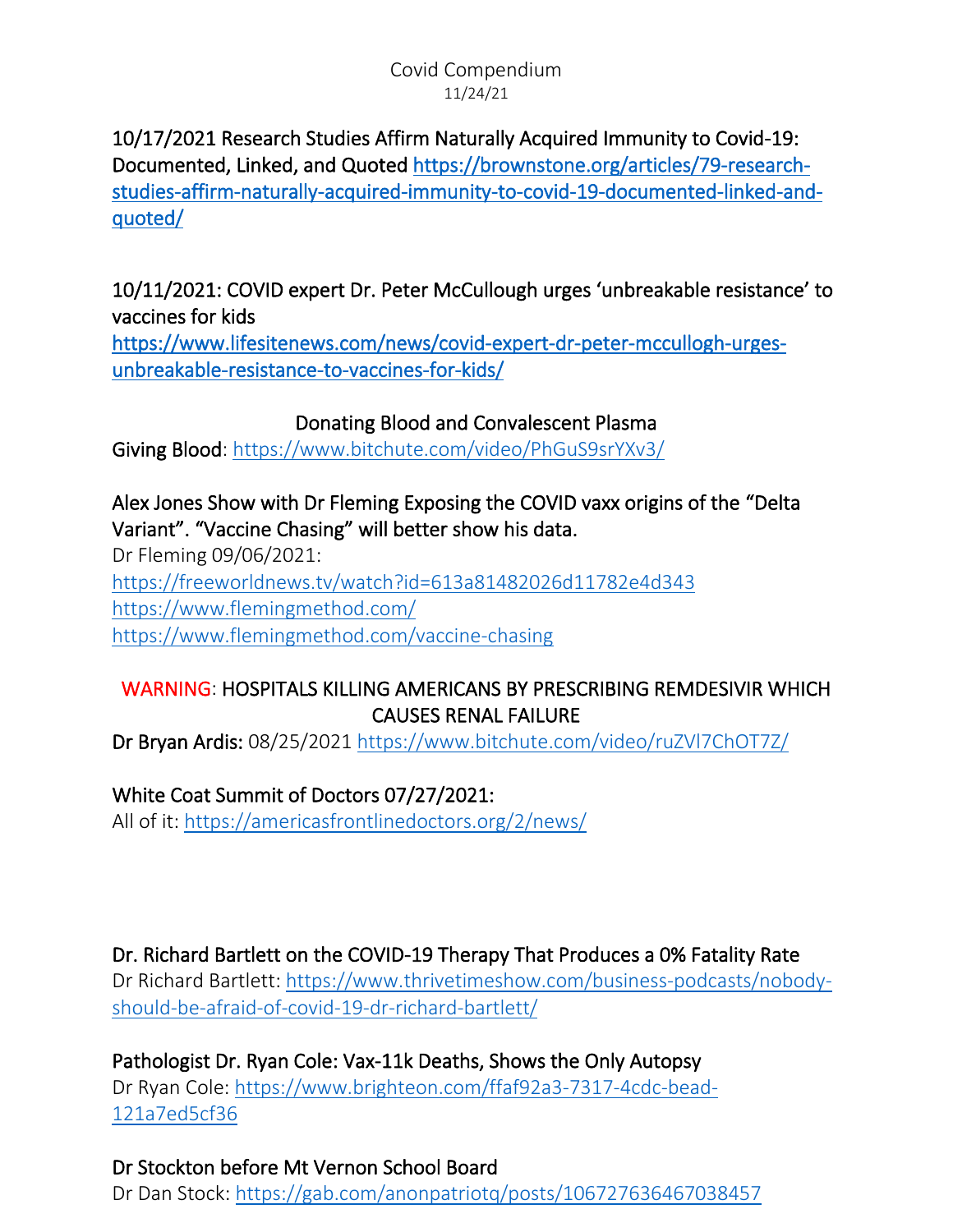### The Vaccine Causes the Virus to Be More Dangerous

Dr Robert Malone: [https://rumble.com/vkfz1v-the-vaccine-causes-the-virus-to-be](https://rumble.com/vkfz1v-the-vaccine-causes-the-virus-to-be-more-dangerous.html)[more-dangerous.html](https://rumble.com/vkfz1v-the-vaccine-causes-the-virus-to-be-more-dangerous.html)

# Dr Tenpenny Testifies Before Ohio Government

Dr Tenpenny:<https://www.bitchute.com/video/VLvMWndxApPW/>

#### Dr Syed and Chamie on Ivermectin:

<https://www.youtube.com/watch?v=aw9bkHnQnY4>

# 08/24/2021 on FDA approval of Pfizer fraud Malone:

<https://www.bitchute.com/video/kcifQKTleRTf/>

### 09/05/2021 Dr McCullough (start time:1:29:15) :

<http://thoughtcrimeradio.net/2021/09/alex-jones-mon-9-6-21-peter-mccullough/>

### The Dr. Hotze Report Ft. Guest Lee Merritt

09/06/2021 Dr Lee Merritt: [https://www.brighteon.com/d8b63a4e-1f86-42dc-](https://www.brighteon.com/d8b63a4e-1f86-42dc-8969-d6ca0c6ef278)[8969-d6ca0c6ef278](https://www.brighteon.com/d8b63a4e-1f86-42dc-8969-d6ca0c6ef278)

# DR. REINER FUELLMICH SUMMARIZES RESULTS FROM BERLIN CORONA COMMITTEE

https://www.bitchute.com/video/ZEAhhqPC6Lld/

### Dr Vernon Coleman

<https://www.facebook.com/100069559587125/videos/716673886400802/?d=n>

# COVID VACCINES HAVE KILLED OVER 200,000 AMERICANS

[https://vsecretscc.com/kirsh?\\_kx=H2A2RVPX6Zo9HPNMz-](https://vsecretscc.com/kirsh?_kx=H2A2RVPX6Zo9HPNMz-Ks8CV7Azeh_DGbfZdjPxAq8M4%3D.WXNMR7)Ks8CV7Azeh\_DGbfZdjPxAq8M4%3D.WXNMR7

# WHY?

Conclusion and reasonable explanation on why this is happening. Current nation debt: 28 Trillion

# Catherine Austin Fitts Unravels the Real Covid Agenda